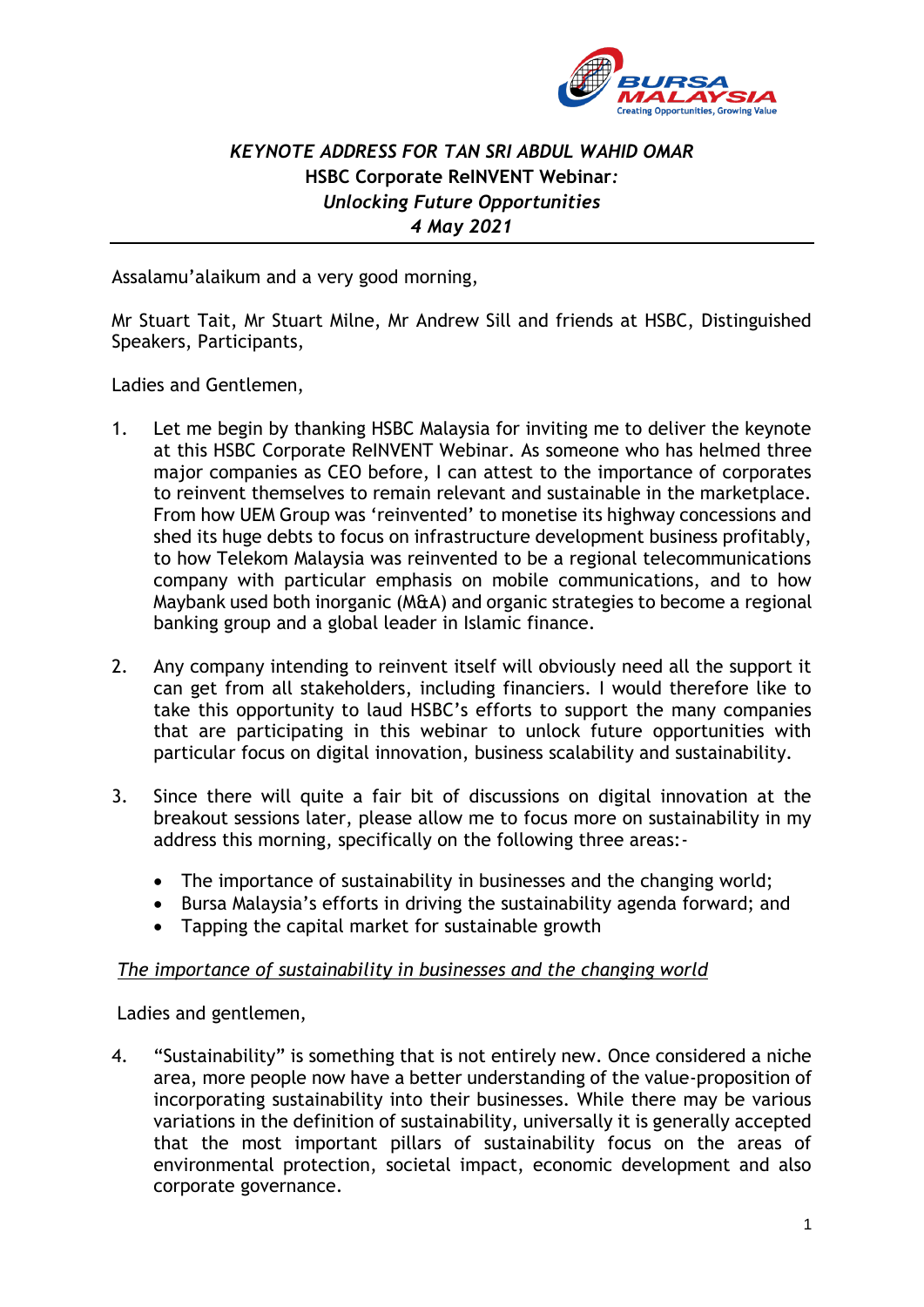- 5. A sustainable business strategy aims to impact the environment and society positively, thereby helping address some of the world's most pressing problems, which include climate change, depletion of natural resources, forced labour, human rights issues and gender inequality, amongst others.
- 6. In addition to driving social and environmental change, sustainability initiatives can contribute to an organisation's overall success. Environmental, social and governance, or ESG metrics are often used to determine how ethical and sustainable an organisation is. There is a wealth of evidence showing that companies with strong ESG practices are better able to brace uncertainties and have a competitive edge over their peers. ESG-oriented companies are emerging more resilient in the post-COVID-19 economy.
- 7. On the demand or 'buy' side, institutional investors are incorporating sustainability considerations in their asset allocation as they now understand the value-proposition. Since its inception in 2006, the Principles for Responsible Investment (PRI) initiative has grown exponentially. As of 1st May 2021, it counts some 3,945 institutions as signatories, including many of the world's largest pension funds, insurance companies and investment managers managing combined assets of more than US\$100 trillion.
- 8. Leading the pack are large institutional investors such as EPF and BlackRock who are pushing to make sustainable investments mainstream. For example, BlackRock announced in 2020 that it would exit companies where more than 25% of revenue comes from coal. And just earlier in February this year, the EPF made a declaration to have all its investments based on ESG practices by 2030. On the financing side, banks such as HSBC and CIMB have also announced plans to stop financing coal projects by 2040. This means that companies that ignore ESG considerations in the future will have difficulties to obtain financing for their businesses.
- 9. So, in today's ever-changing world, incorporating sustainability practices into your business strategy is no longer a 'nice to have', nor is it optional. It is a 'must-have' to build a business that is resilient, responsive and future-ready. This brings me to the second part of my address, on Bursa Malaysia's efforts in driving the sustainability agenda forward.

## *Bursa Malaysia's efforts in driving the sustainability agenda forward*

Ladies and Gentlemen,

10. Bursa Malaysia launched its Sustainability Framework in 2015. Since then, we have observed a remarkable growth of the Malaysian sustainability ecosystem. The Exchange has been one of the strongest proponents of ESG in the Malaysian capital market. We collaborate with ecosystem players to raise the availability and appreciation of sustainable investment products to make the Malaysian capital market more attractive to investors worldwide.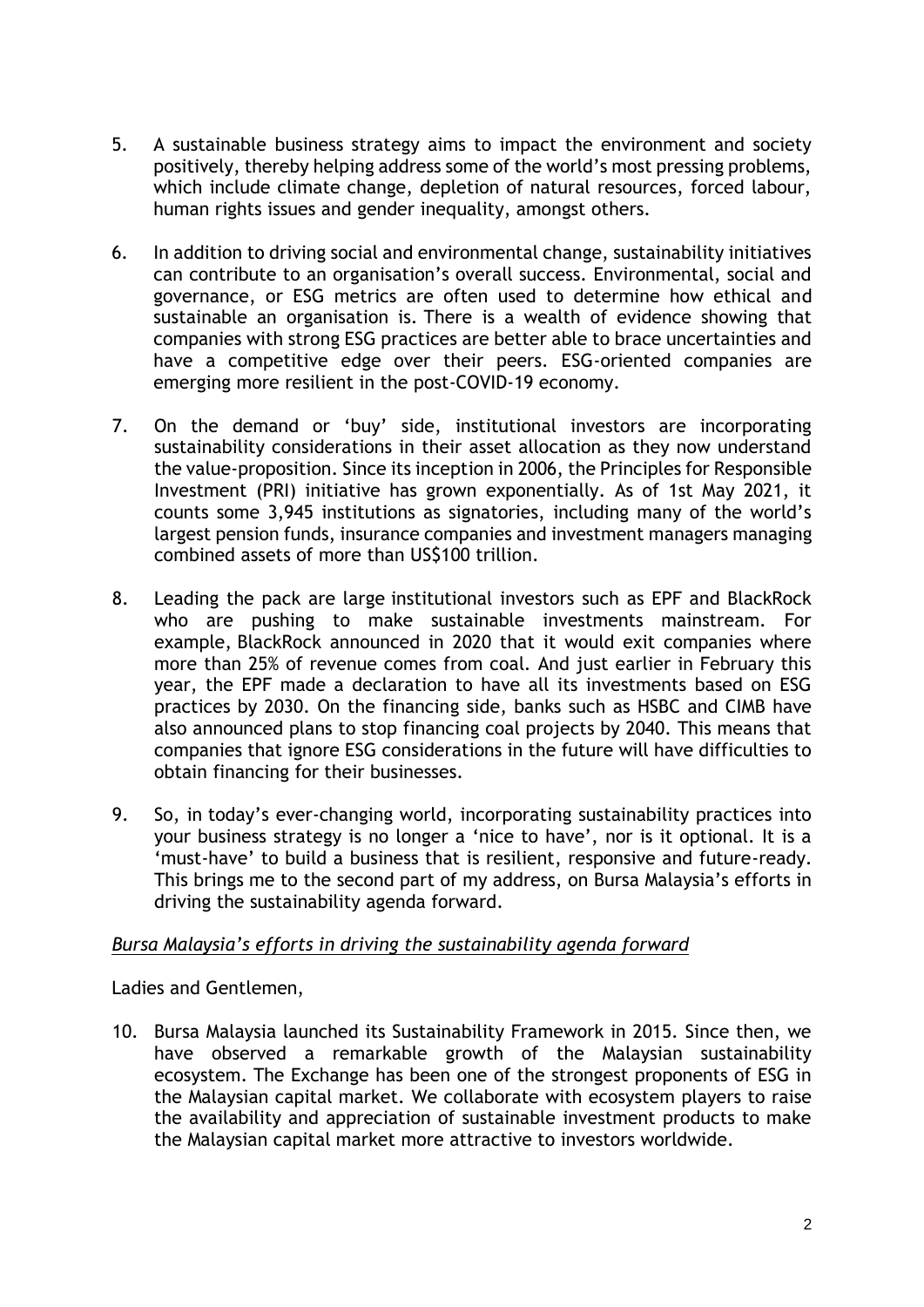- 11. We are also part of various working groups such as the Joint Committee on Climate Change, Corporate Governance Council and the UN Sustainable Stock Exchange Initiative, to name a few, to drive the sustainability agenda forward.
- 12. For Bursa Malaysia, we aim to build the capacities of market participants to support a vibrant and sustainable marketplace. We are also looking to drive growth by enhancing the sustainable and responsible finance ecosystem through new investment products and inculcating high sustainability practice standards and disclosures.
- 13. It is important to note that rather than placing a strong emphasis on strict compliance per se, Bursa Malaysia encourages PLCs to embrace the underlying spirit of good corporate governance and sustainability. Our ultimate aim is to build a capital market ecosystem characterised by a strong culture of ESG. In addition, we would like to elevate our PLCs to be regional leaders in this area.
- 14. To make this a reality, the Exchange has devoted significant efforts to improve PLCs' ESG-related practices and disclosures and encourage other capital market stakeholders to play a more proactive role in championing ESG. All 900-plus of our PLCs are now disclosing annual Sustainability Statements and Reports – detailing their governance structure and the approach they have put in place to manage their material sustainability matters, covering a range of economic, environmental and social themes.
- 15. We continue to regularly review this framework to ensure better comparability of sustainability information disclosed and align the disclosure requirement with global standards and guidelines. We also conduct various education and advocacy programmes to enhance our PLCs capacities on sustainability. To keep abreast of the latest sustainability issues, I would like to encourage everyone to visit our BursaSUSTAIN microsite. BursaSUSTAIN is our online repository of sustainability news and learning for the marketplace.
- 16. Bursa Malaysia is currently collaborating with the United Nations Global Compact Malaysia and Brunei to develop a Corporate Sustainability Competency Framework. This framework will be essential in helping future professionals identify the necessary competencies and skills to respond to the sustainability challenges in our evolving environment.
- 17. To build a vibrant ecosystem of ESG-themed investment products, Bursa Malaysia is looking to explore new types of ESG Exchange Traded Funds. We also aim to create new variations of ESG indices to complement our existing FTSE4Good Bursa Malaysia Index and other SRI products.
- 18. Recognising the increasing demand from investors for quality sustainable information, Bursa Malaysia launched the FTSE4Good Bursa Malaysia Index in 2014, ASEAN's first globally benchmarked ESG-index. The main objective of this index is to support investors in making ESG investments in listed issuers.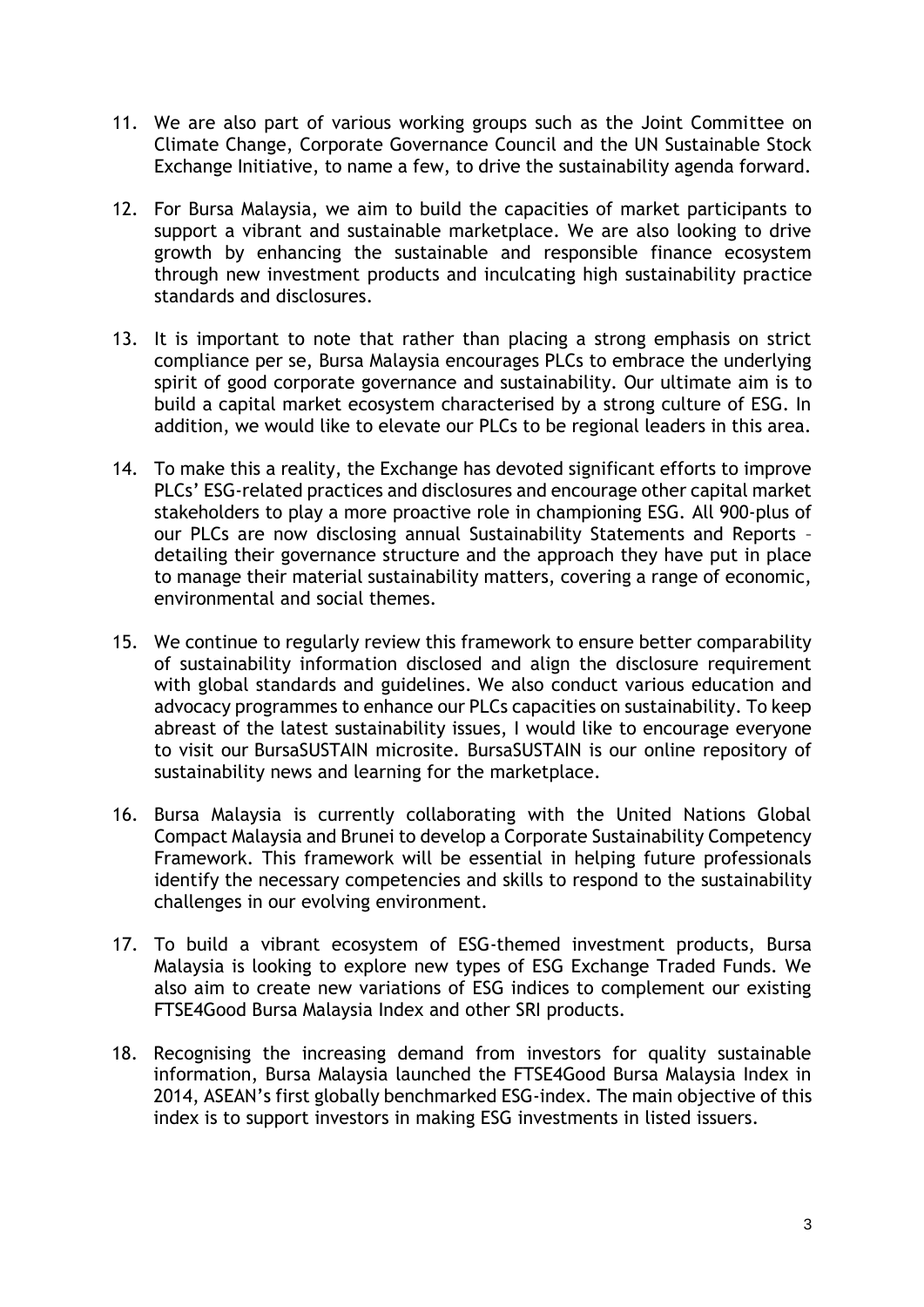- 19. The FTSE4Good Index also serves to increase the profile and exposure for organisations with leading ESG practices, encourage best practice disclosures, and draw capital allocation and investment interest for investors focused on ESG risks. It is worth highlighting that since its launch, the number of constituents has tripled from 24 to 74 PLCs today, making up 57% of total market capitalisation.
- 20. We hope PLCs will continue to improve their ESG practices and disclosures to be on par with their peers in developed capital markets. As PLCs' practices mature, gradual shifts to a higher degree of self-regulation will make our market more attractive to ESG investors worldwide.

#### *Tapping the capital market for sustainable growth*

Ladies and Gentlemen,

- 21. Allow me to now move to the third part of my address this morning; Tapping the capital market for sustainable growth. Bursa Malaysia sits in a unique position that allows us to observe both the areas of excellence and challenges in our market. We are more than just a stock market operator; we are also a national institution entrusted with the role to act as a catalyst and unlock the competitive potential in our economy. And we are a PLC ourselves.
- 22. There are many different types of companies private and listed yet all tend to display similar growth patterns, from inception to sustainable growth. As these companies progressively move along their business lifecycle, there is a tendency to reach a plateau. To move to the next level and scale up, it takes much more than just funding to continue successfully and see sustainable growth. It needs to continually change how it operates to incorporate critical functions such as resource planning and people management to build a robust model that can strengthen its foundations.
- 23. Successful organisations need to have all their processes institutionalised with best practices and corporate governance to achieve the necessary efficiencies. Bursa Malaysia is always ready to help our PLCs embrace best practices, especially in integrated reporting and corporate governance, so that they can one day become significant players with vital roles in the global value chain.
- 24. The funding platforms on Bursa Malaysia not only provide businesses with the ability to access capital and raise funds to grow. It also serves to ensure companies remain competitive and well managed in accordance with good corporate governance practices that will give greater visibility and enhanced credibility.